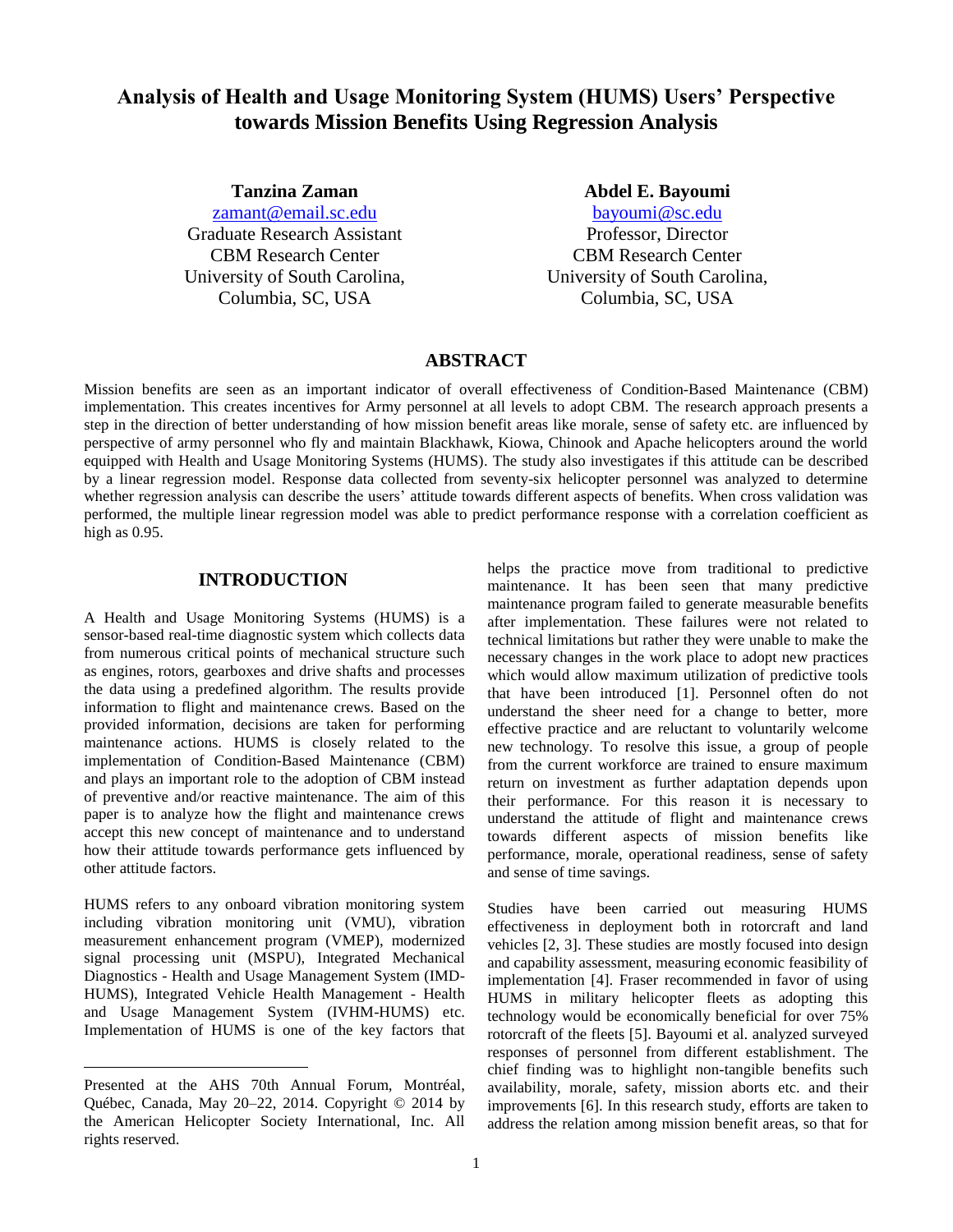future adaptation of HUMS, authority may make decisions more easily based on a user survey of a few questions.

# **MAIN BODY**

## **HUMS deployment on AH-64A (Apache) aircraft**

HUMS is a sensor-based diagnostic system which has a broad range of application starting from the offshore oil and gas industry to business jets, drones, fixed wings aircrafts and military aircrafts etc. [7]. Over the past twenty years, the US army has been actively installing and utilizing onboard HUMS for its fleet of Apache, Blackhawk, Chinook, Kiowa helicopters.



#### **Figure 1. A schematic diagram of a HUMS architecture for structural application.**

The primary concern of HUMS is to enable aircraft to monitor the health of rotary components of a mechanical system and perform condition monitoring of critical components in the drive train. HUMS continuously records structural and transmission usage, transmission vibrations, rotor track and balance information, and engine power assurance data. Besides usage and event analysis, it also records parametric data from the aircraft's bus. HUMS collects speed, torque, pressure and temperature data as well as vibration, rotor track and balance data from a number of sensors instrumented on critical areas of the structure. Sensors are linked to processors using pre-defined algorithms that perform health assessment and evaluate the criticality for a particular component. This information is displayed to the pilot and also is saved for future use by maintenance and logistic personnel. AH-64A and D aircrafts at South Carolina Army National Guard (SCARNG) from which The Army Maintenance Management System-Aviation (TAMMS-A) data has been collected are equipped with a MSPU. The AH-64A installment of this HUMS device implements 18 accelerometers and 3 tachometers for vibration and usage sensing. The accelerometers are located throughout the aircraft, particularly where vibration is a known problem for the AH-64, such as tail rotor drive train (TRDT) components.

#### **Mission benefits**

Benefits achieved from HUMS deployment on aircrafts can be split into two categories; basic and mission. These are important in measuring economic effectiveness of CBM using a cost-benefit model. Basic benefits are tangible and are quantifiable by means of reduced flight hour cost, operating cost, HUMS investment cost, test flight cost etc. Mission benefits are the soft benefit areas which consist of operational readiness, morale, performance, sense of safety and sense of time savings. These information can be attained through measuring attitudes. A common way to assess person's attitude towards something is to take a survey.

#### **Attitude measurement & Likert scale**

An attitude can be described as a person's evaluation and feeling towards some object or event, which in turn may affect a person's behavior. Human response is a dynamic process, guided by certain cognitive and behavioral rules, and influenced by physical and psychological factors like memory, knowledge, emotions etc. According to social psychologists attitude is comprised of three major components; cognitive, affective and behavioral [8]. Knowledge or belief of a person is represented by the cognitive component. The feeling that is produced by the object or event is the affective component of attitude. The behavioral component is a pre-disposition to act toward the object in a particular way. Besides these three components, attitude has two important aspects. One is direction which can be positive or negative and another is intensity that represents strength of feelings, which can be strong or weak. Among many methods, a Likert scale is an attitude scale, which can be tested for reliability assessment of the individual or collective item. This reliability assessment might use the correlation between individual or aggregated items score [9].

The Likert scale is the mostly used method for attitude measurement as it is easy to understand and respond to. Dr. Rensis Likert, a sociologist at the University of Michigan, developed this technique back in 1932 as a means of measuring psychological attitude in a scientific way. Originally five response choices were proposed ranging from *strongly disapprove* to *strongly approve*. The number of response options in scales usually vary from five to seven. The scale uses agree-disagree format which contains information on both direction and intensity. Studies show that five or seven point scales are advantageous for obtaining responses to survey questions. Since they allow for the discrimination of both the direction and intensity; and they permit a neutral or middle response [10]. The individual or aggregated responses are used to establish correlation between quantitative variables.

This research attempt also takes initiative to explore any relationship present between performance attitude and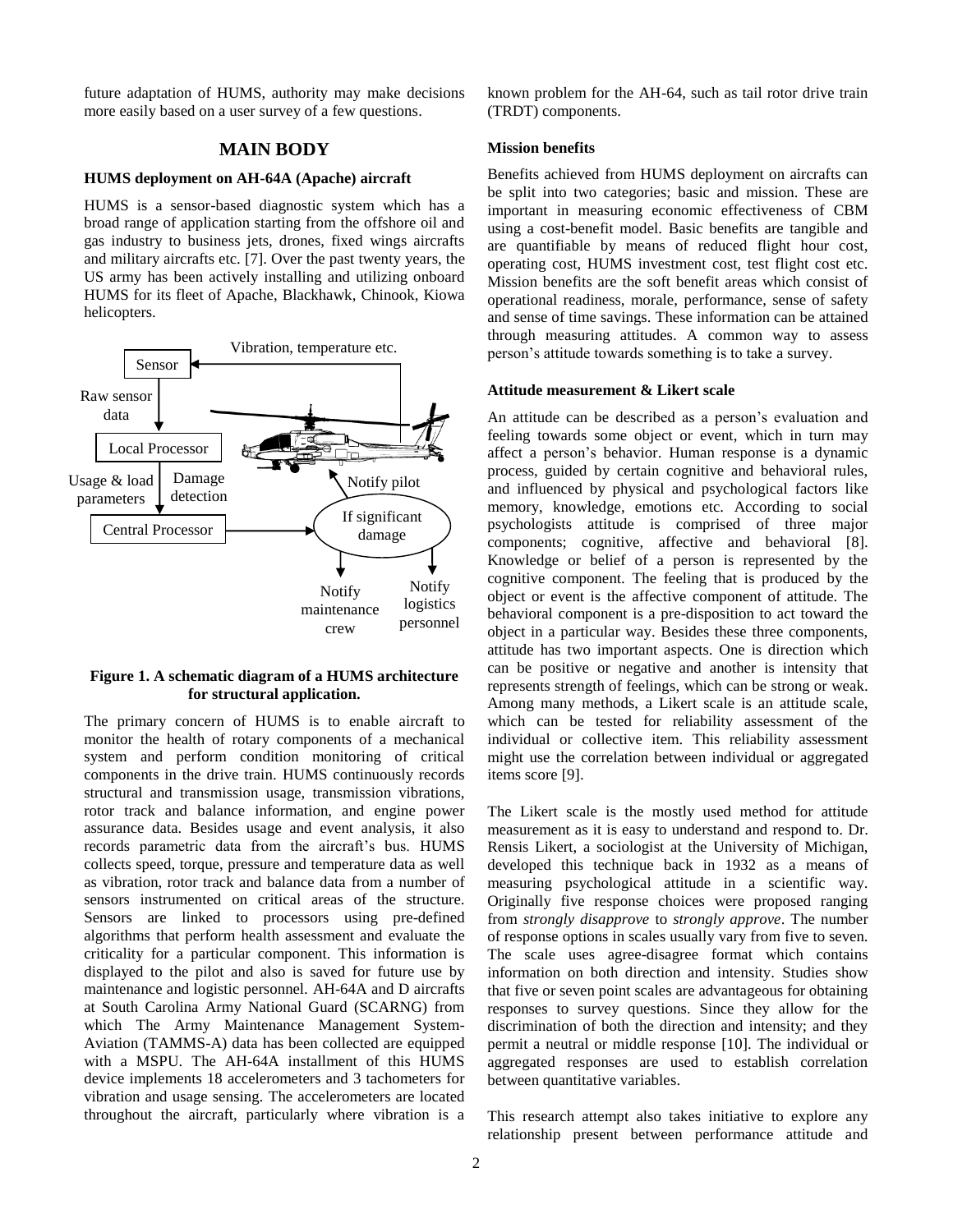remaining variables and if present, to express that relation using multiple linear regression analysis techniques and to cross validate that relation.

The regression model is a statistical technique to explore the quantitative relationship between an explanatory variable and response variable. In most of the cases, a linear function is assumed. If the linear function does not fit the data properly, non-linear functions might be used.

## **Concept**

Condition-based maintenance is an information based maintenance technique which is applicable on any mechanical system and components. By using the data from actual operating condition of the system components, CBM optimizes system operation by maximizing the interval between repairs and minimizing the number and costs of unscheduled repairs and downtime. Since 1998 the University of South Carolina (USC) and the South Carolina Army National Guard (SCARNG) have engaged in a number of research programs focusing on CBM for US Army Aviation equipment, especially Army Rotorcraft. Those researches were aimed at reducing Army Aviation maintenance costs, reducing the maintenance burdens on solders and improving equipment availability. USC's previous efforts focused on the measurement of maintenance test flights (MTFs), part costs and the percentage of unscheduled maintenance occurrences as well as identification of various intangible benefits like safety, performance, morale, operational readiness etc. [6, 11].

#### **Assumption**

A few assumptions were made for the experiment conducted:

- 1. Individuals who participated in the survey have both ability and motivation to report attitudes.
- 2. Observations are assumed to be independent.
- 3. Variables i.e. operational readiness, morale, performance, sense of safety and sense of time savings; have a normal distribution.
- 4. The difference between any two consecutive alternatives are assumed to be same and uniform. For example, the difference between "Strongly Agree" and "Agree" is same as that of between "Agree" and "Neutral".

#### **Method**

USC's research team, crew chiefs and pilots created a set of questions designed to address aspects of mission benefits areas; operational readiness, morale, performance, sense of safety and sense of time savings as they are related to operating and maintaining Blackhawk, Apache etc. helicopters. Finally a Likert scale based questionnaire was created to use in surveying various units in the National Guard and Regular Army who had experience in using HUMS. Over the time spanning March 2010 to April 2011, seventy six helicopter personnel took this survey. The survey questionnaire has twenty-five questions and participants

responded to them using six alternatives; Strongly Agree (5), Agree (4), Neutral (3), Disagree (2), Strongly Disagree (1) and I Don't Know (0).

Twenty-five survey questions were categorized into five groups based on the benefits area they were focused on; which are operational readiness, morale, performance, sense of safety and sense of time savings. Eight of twenty-five questions of the survey were focused on performance, four were on operational readiness, six belong to morale, three to sense of safety and four to sense of time savings. Table 1 shows some of the grouped questions with corresponding benefit areas.

| Table 1. Sample question from the survey questionnaire |  |  |
|--------------------------------------------------------|--|--|
|                                                        |  |  |

| Benefit area             | Corresponding survey questions                                                                                                                               |  |  |
|--------------------------|--------------------------------------------------------------------------------------------------------------------------------------------------------------|--|--|
| Performance              | HUMS enhances our ability<br>≻<br>to<br>reliably detect impending component<br>failure and problems.<br>HUMS enhances the troubleshooting<br>⋗<br>process.   |  |  |
| Operational<br>readiness | $\blacktriangleright$<br>HUMS results in less<br>frequent<br>mission aborts due to maintenance.<br>HUMS improves operational<br>➤<br>availability.           |  |  |
| Morale                   | ≻<br>HUMS improves the overall<br>maintenance decision<br>making<br>process.<br>↘<br>Having HUMS on the aircraft<br>increases my confidence.                 |  |  |
| Sense of<br>safety       | There is a greater margin of safety<br>≻<br>with HUMS on the aircraft.                                                                                       |  |  |
| Sense of<br>time savings | ➤<br>HUMS reduces the lead time for<br>obtaining components that<br>need<br>service.<br>$\blacktriangleright$<br>HUMS reduces component change<br>frequency. |  |  |

In this research approach, average of response scores from flight and maintenance crews are aggregated based on the focus area. Correlation was checked first by plotting a scatter diagram and then influence of other particular mission benefits on users' performance is investigated. In this research work, it is assumed that the functional relationship between variables is linear.

During the analysis, 80% of the sample data was used as training set for model building and 20% as the testing set. Before proposing a MLR model, regression assumptions were checked using scatter plot, residual vs predicted plot, residual vs time plot and normal plot. The scatter plot provides an initial check of the linearity assumptions for regression. In the scatter plots, each explanatory variable was paired with the response variable, performance and the presence of linearly increasing or decreasing trend with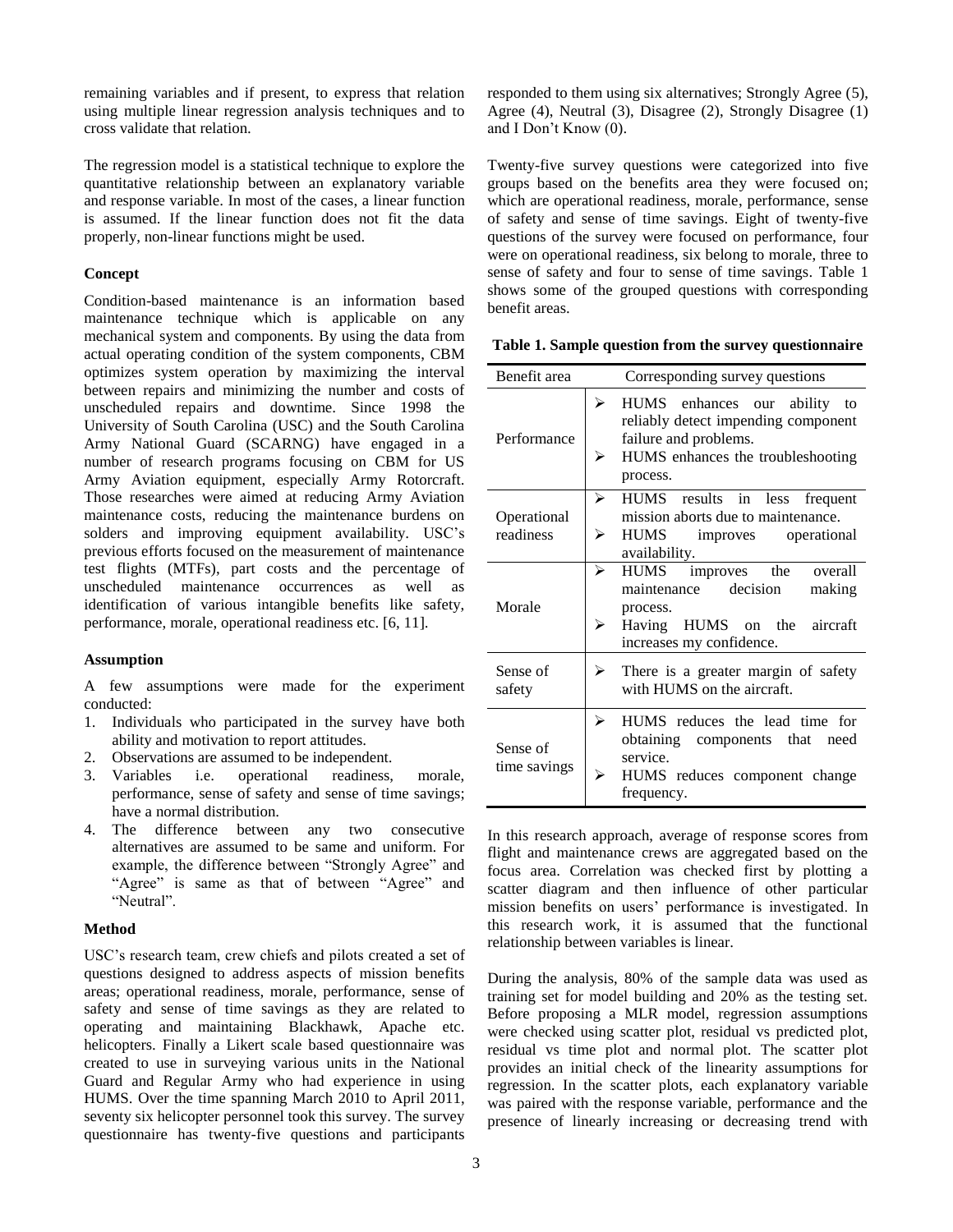constant noise was looked for. For example the average response for performance was plotted against that of morale, where each data point represents response from each survey participant. As eight of twenty-five questions of the survey were focused on performance, the aggregated score for performance ranges from 0 to 40, and average ranges from 0 to 5. Similarly aggregated score for six morale based response ranges from 0 to 30, and average ranges from 0 to 5.

By careful observation of residuals plots, the assumptions can be assessed in more detail. Commonly, the residuals are plotted against the predicted value estimated using the fitted regression function. Evenly scattered residuals around the zero line along the range of predicted values indicate the linear relationship with constant variability of residuals with predicted values. The residual vs time plot represents the distribution of residuals with the number of observation in sample used for regression. Any presence of pattern, violates the assumption that the model was correctly specified. Normal Q-Q plot of residuals is the plot of residuals against the values they would be expected to take if they come from a standard normal distribution.

After checking assumptions, a valid multiple linear regression (MLR) model was proposed to relate the attitude towards performance to a set of 4 variables; attitude towards operational readiness, morale, sense of safety and sense of time savings. Here, performance was considered as the response variable and the remaining four were explanatory variables. The aim of proposing a model was to observe the individual influence of variables on performance and also to arrive at a conserving sub-model of variables that still well explains performance. Test data was then plugged into the obtained regression model and the model accuracy was measured.

#### **Model selection criteria**

Multiple linear regression (MLR) relates a number of explanatory variables with a response variable. When collinearity is present among the explanatory variables, it is hard to understand their individual influence on response variable. To avoid collinearity, explanatory variables are needed to be chosen with care based on a number of criteria such as:

1. Coefficient of determination,

 $R^2 = [SS (Total) - SS (Residual)] / SS (Total)$  (1)  $R<sup>2</sup>$  value ranges from 0 to 1 and model was chosen with high  $R^2$  value.

- 2. Root mean square error,  $RMSE = \sqrt{[SS (Residual) / (n - (k+1))]}$  (2) Model was chosen with minimum RMSE.
- 3. Mallow's  $C_P$ ,
- $C_P = [SS (Residual)_p / ME (Residual)_P] (n-2p)$  (3) Model was chosen for the smallest p such that  $C_P \approx p$ .

4. Akaike's information criterion,

 $AIC = n * log [SS (Residual)/n] + 2p$  (4) Model with smallest AIC was chosen where AIC can be negative.

5. Schwarz' Bayesian Information criterion,

 $SBC = n^*log [SS (Residual)/n] + p^*log (n)$  (5) Model with smallest SBC was chosen where SBC can be negative.

## **RESULT AND ANALYSIS**

The assumptions for multiple linear regression were checked first from scatter plot. In figure 2, four scatter plots are presented where positive linear increasing pattern with constant noise was observed. This indicates a positive linear correlation between the variables supporting the first assumption of regression. For example the average response for performance was plotted against that of morale, where each data point represents average score of responses from each survey participant (figure 2a).



**Figure 2. Scatter plots of performance against explanatory variables suggest that the variability in performance increases with corresponding variables.**

After that residuals plotted against predicted value and the number of observation were observed to have a close look at the assumptions. From figure 3a it is visible that the residuals are mostly scattered around the zero line if extreme values are overlooked. In the residuals plot against the number of observation in figure 3b, no pattern was visible which supports the assumption of uncorrelated error with number of observation. The mild left skewed distribution of residuals is evident from the histogram (figure 3c) which supports the normality and gives indication of probable outliers. The assumption of normality of residuals seems appropriate from the nearly linear Normal Q-Q plot in figure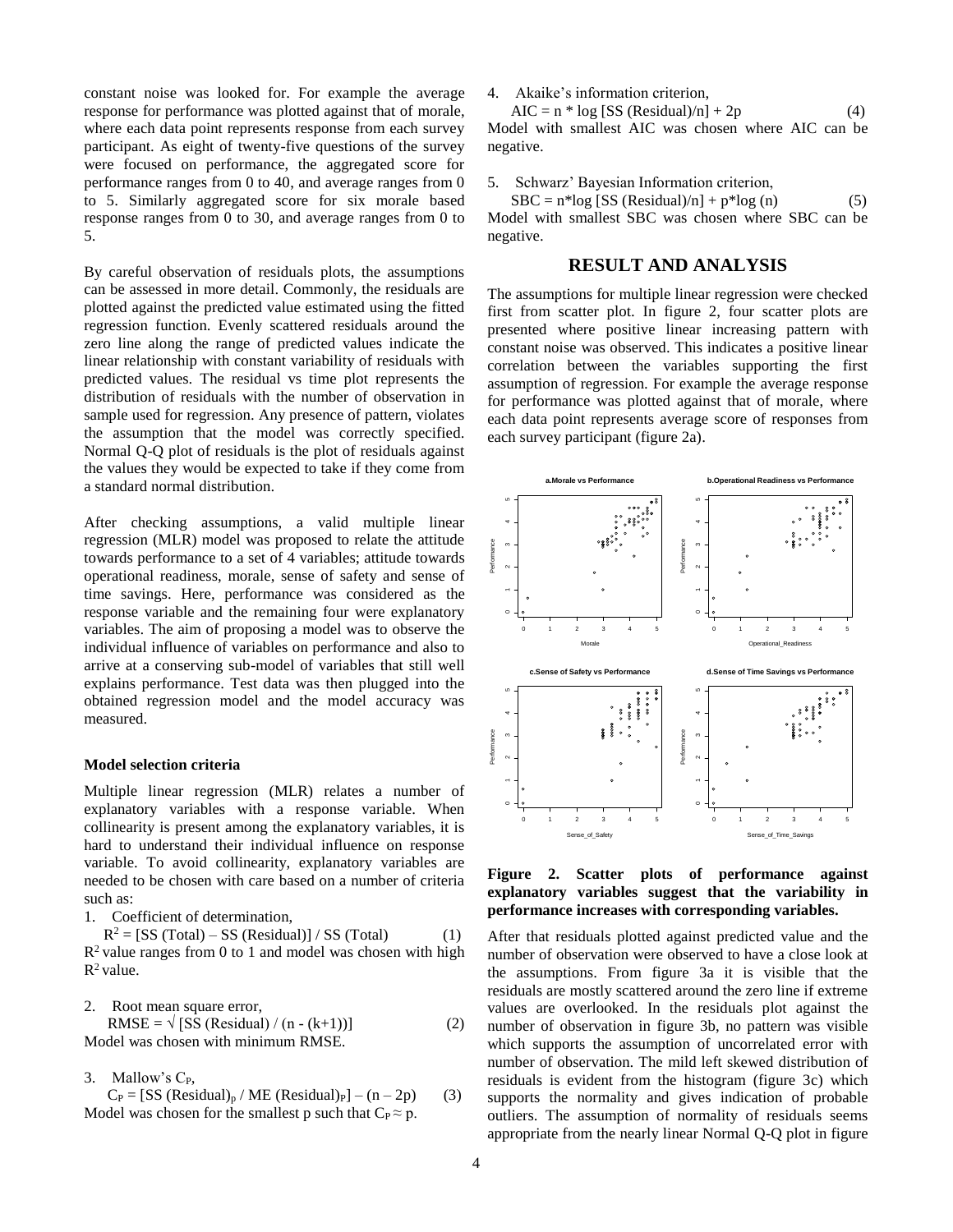3d. However, in the Shapiro-Wilk normality test p-value (8.518e-5) is less than 0.01, which rejects the null hypothesis of normality.



**Figure 3. Check of assumptions of regression model for performance against remaining variables.**

The fitted regression line was:

*Performance = 0.10632 + 0.39024 \* Morale + 0.05977 \* Operational readiness + 9.377e-5 \* Sense of safety + 0.53909 \* Sense of time savings* (6)

The null hypothesis can be tested to investigate whether any strong evidence is present in the data that explains the effect of explanatory variables on the mean response for performance. The null hypothesis statement is; the mean performance response does not change with the response of morale, operational readiness, sense of safety or sense of time savings; while the alternative statement was at least one of the coefficients is nonzero. This can be expressed as

Null hypothesis,  $H_0$ :

$$
\beta_{\text{morale}} = \beta_{\text{operational readings}} = \beta_{\text{sense of safety}} = \beta_{\text{sense of time savings}} = 0
$$
  
And alternate hypothesis, H<sub>a</sub>:

 $\beta$ morale  $\neq 0$  or  $\beta$ operational readiness  $\neq 0$  or  $\beta$ sense of safety  $\neq 0$  or  $\beta$ sense of time savings  $\neq 0$ 

During hypothesis test, the test statistics are compared with the t-distribution on n-5 (i.e. sample size – regression coefficient) degrees of freedom. Table 2 shows that the twotailed P-value for morale and sense of time savings is less than 0.01. This proves strong evidence for rejecting the null hypothesis that the mean response for performance does not change with the moral or sense of time savings response, while rest of the variables remain constant. However, we cannot reject the null hypothesis for operational readiness and sense of safety as the P-value is greater than 0.15. This analysis indicates the strong influence of two specific mission benefit areas on the users' perspective towards performance. The regression analysis output is summarized in table 2.

> **Table 2. Regression parameter estimates for performance and remaining variables**

| Coefficient                 | Parameter<br>estimate, $\beta$ | t     | P      | VIF   |
|-----------------------------|--------------------------------|-------|--------|-------|
| Intercept                   | 0.10632                        | 0.58  | 0.5622 | 0     |
| Morale                      | 0.39024                        | 2.67  | 0.0098 | 10.27 |
| Operational<br>readiness    | 0.05977                        | 0.50  | 0.6209 | 8.93  |
| Sense of<br>safety          | 9.377e-5                       | 0.001 | 0.9994 | 6.93  |
| Sense of<br>time<br>savings | 0.53909                        | 4.60  | 0.0001 | 7.86  |

Presence of collinearity among explanatory variables might make it hard to find the predictive effect of each one on performance. Collinearity can be estimated from variance inflation factor (VIF). When the value of VIF exceeds 10, this indicates a strong evidence of collinearity in the explanatory variables. From table 2 it is observed that all the variables have collinearity. Morale is the one with severe collinearity.

By selecting explanatory variable wisely, the variable with most predictive effect on response variable can be estimated. This can be done using the following some model selection criteria  $(R^2, RMSE, C_P, AIC, SBC)$ . From the summary of analysis, it is observed that three of the selection criteria among five choose two particular variables, which are morale and sense of time savings. This supports the result of hypothesis test achieved from earlier estimation. The model selection analysis is summarized in table 3.

**Table 3. Explanatory variable selection for MLR model** 

| Selection<br>criteria | Cut off<br>value | Variables in model                                         |
|-----------------------|------------------|------------------------------------------------------------|
| $\mathbb{R}^2$        | 0.90             | All variables                                              |
| <b>RMSE</b>           | 0.34             | Morale, Sense of time savings                              |
| $C_{P}$               | 5.00             | All variables                                              |
| AIC                   | $-130.13$        | Morale, Sense of time savings                              |
| <b>SBC</b>            | $-119.96$        | Morale, Operational readiness<br>and Sense of time savings |

Using equation 6, performance response was predicted based on observed response of remaining variables using training set data. The predicted and observed performance response had a correlation coefficient, r of 0.95. Commonly the value of r ranges from  $-1$  to  $+1$ , indicating negative strong response to positive strong response. The correlation